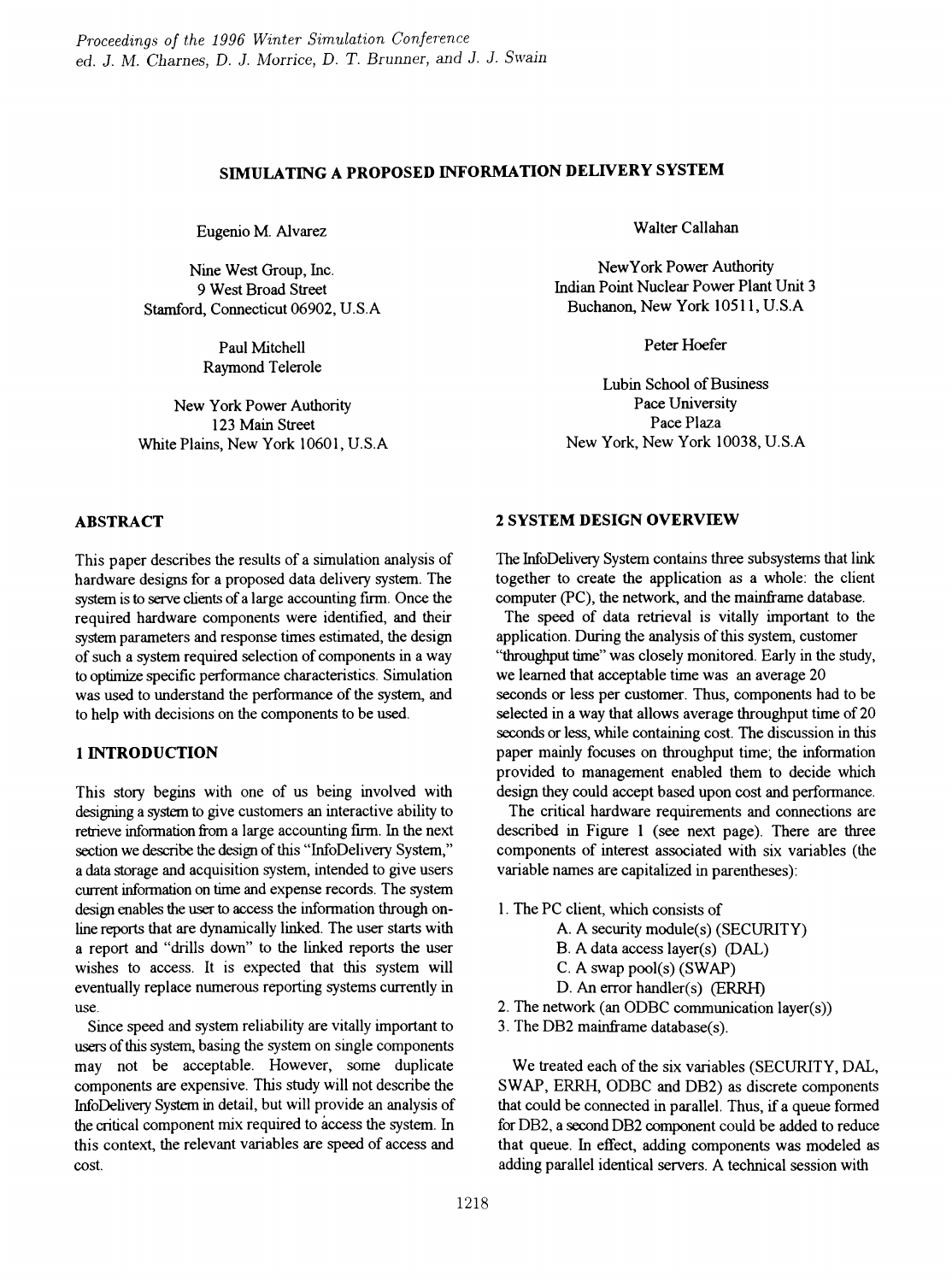

Figure 1: Hardware Requirements and Connections

management, not involving costs, led to the detennination of the feasible values of the variables, as follows:

The value of SECURITY was determined to be feasible between 1 and 3:

the value of DAL was determined to be feasible between 1 and 2;

the value of SWAP was determined to be feasible between 1 and  $2$ ;

the value of ERRH was determined to be feasible between 1 and 2;

the value of ODBC was determined to be feasible between 2 and 3;

the value of DB2 was determined to be feasible between 1 and 3.

The cost per component varied greatly. The estimates are as follows:

| <u>Variable</u> | Cost per Unit |
|-----------------|---------------|
| <b>SECURITY</b> | \$500.00      |
| ODBC            | \$3,000.00    |
| DB <sub>2</sub> | \$50,000.00   |
| <b>DAL</b>      | \$100.00      |
| <b>SWAP</b>     | \$75.00       |
| <b>ERRH</b>     | \$10.00       |

Clearly, the large variability of per unit cost affected the decision process.

Other parameters that are important for this paper were either estimated, or known to be, as follows:

Maximwn number of users: 5,000. Three periods of system load over a cycle (10 business days):

- Peak period 5,000 users within a 16 hour (2 business day) period •
- Normal period 2,500 users within a 48 hour (6 business day) period •
- Off period 500 users within a 16 hour period (2 business day) period. •

In an initial analysis, what is obvious was confirmed; the peak period use dominates the decision about component mix. This paper therefore focuses on peak period use, although the entire study has information on all periods.

The exponential distribution was used to model interarrival times for requests for service, as determined by the peak period requirements. Service times were modeled by the uniform distribution, with estimated mean and half-widths (in -All service times seconds) as follows:

| <b>SECURITY</b> | first time  | .25      |
|-----------------|-------------|----------|
|                 | second time | .5, .25  |
| DAL             |             | 1.5, .75 |
| <b>SWAP</b>     |             | 1, 75    |
| ERRH            |             | .5, .25  |
| ODBC            |             | 3, 1.5   |
| DB2             |             | 4, 2.5.  |

Experiments using these parameters with certain different distributions did not show the decision options were very sensitive to those changes (although the throughput time averages increased with distributions containing more variation). Thus, the report contains performance based upon the tmifonn distribution, without compromising the decision making process.

#### 3 THE SIMULATION MODEL AND EXPERIMENT

The systems described above can be easily modeled in any modern simulation language. We chose GPSSIH

(Wolverine (1989)). We studied a base model for sensitivity to various model changes, and to detennine the approximate number of replications necessary to have a reasonable error term in confidence intervals for throughput time (Schriber (1990)). Experts observed the simulated model perfonnance, and suggested changes so the simulated system behaved like what they believed was an actual working system. With four of the six variables having two levels of treatment (SWAP, DAL, ERRH and ODBC), and the other two variables having three levels of treatment (SECURITY and DB2), a complete analysis consisted of evaluating the performance of 144 models (Box (1978), Madu (1993)). We used 25 replications for each model, looking at the peak performance period only. Five recommended designs, with mean throughput time and cost, are listed in Table 1. Note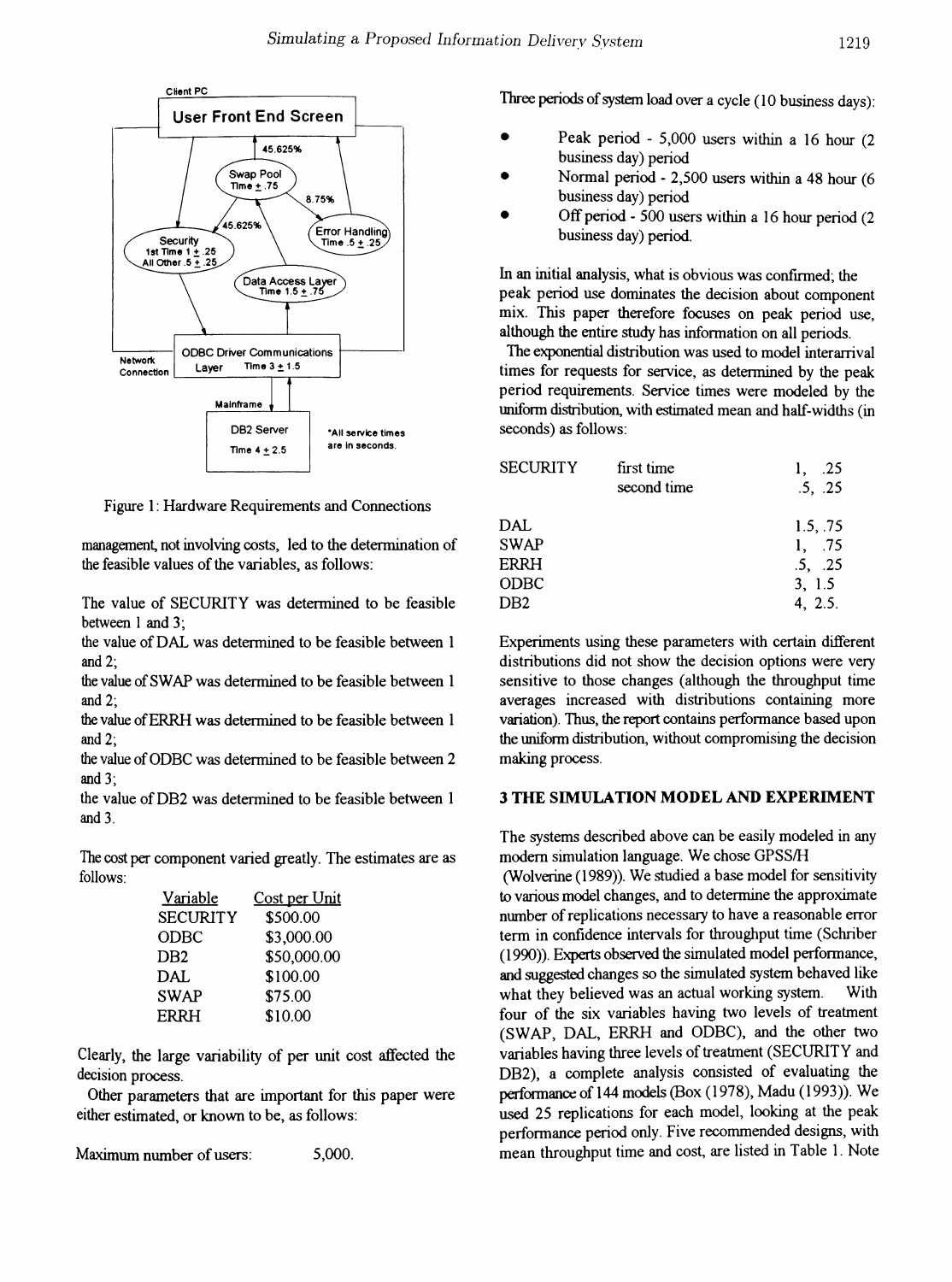that there are statistical "ties" between some configurations (no statistical significance was detected). Using ANOVA, a significant difference was detected among the five configurations in Table 1. The last configuration is significantly slower (and cheaper) than the other configurations listed in Table 1; the first configuration is significantly faster (and more expensive).

### 4 CONCLUSION: DISCUSSION OF THE RESULTS

There were many model designs that met the less than 20 second average throughput requirement in a statistically significant sense. Some of those designs came close to the theoretical minimum of just more than 13.5 seconds. Table 1 lists five designs which distinguish themselves from other designs because of sample throughput ranking and cost.

The results show that for "optimum" performance, at least three thousand dollars must be added to the least cost design that meets the required performance criterion. The design with the "best" simulated average time, listed at the top of Table 1, is extremely costly because of the third DB2 component. Even though there is a significant difference among the performances of that design and other less costly designs (such as the middle three in Table 1), we do not recommend it because of the cost. There is also a significant difference among the throughput times for the last design listed on Table 1 and the four above it. We nevertheless suggest any of the last four, with a stipulation that other information on reliability and other practical measures be taken into consideration before selecting a particular model. For example, if there is suspicion that the error handlers will not be very reliable, given their cheap cost, we recommend purchasing more of them than may be needed.

# **ACKNOWLEDGEMENTS**

We thank Dr.Christian Madu, Professor of Management Science and Research Professor at the Lubin School of Business, Pace University, for the suggestions he made to improving the analysis in this paper.

### **REFERENCES**

Box, George E. P., William G Hunter and J. Stuart Hunter. 1978. *Statistics for Experimenters*. New York, NY. Wiley-Interscience.

Madu, Christian N., and Chu-Hua Kuei. 1993. *Experimental Statistical Design andAnalysis in Simulation Modeling.* Westport, CT. Quantum.

Schriber, Thomas 1. 1990. *Introduction to Simulation Using GPSSIH.* New York, NY. Wiley and Sons. Wolverine Software Corporation. 1989. *GPSSIH*

*Reference Manual.* 3rd Edition. Annandale, VA.

### AUTHOR BIOGRAPHIES

EUGENIO M. ALVAREZ is the Data Administrator for Nine West Group Inc. He received a B.A. degree in Computer Information Science from lona College, and an M.S. degree in Management Science from Pace University. He has previously worked for AT&T, the New York Power Authority, and most recently, KPMG Peat Marwick.

WALTER M. CALLAHAN is the Senior Accountant at the Indian Point #3 Nuclear Power Plant, a subsidiary of the New York Power Authority. He holds a B.A. degree in Social Sciences from SUNY Binhamton, and an M.S. degree in Management Science from Pace University.

| $Design*$     | <b>Estimated Cost</b> | Mean Throughput:<br>Peak Period | Comments                                    |
|---------------|-----------------------|---------------------------------|---------------------------------------------|
| (3,3,3,2,2,1) | \$160,860             | 13.58 secs                      | Best simulated average time                 |
| (3,3,2,2,2,1) | \$110,860             | 13.84 secs                      |                                             |
| (2,3,2,2,2,1) | \$110,360             | 13.86 secs                      |                                             |
| (1,3,2,2,2,1) | \$109,860             | 13.89 secs                      |                                             |
| (1,2,2,1,1,1) | \$106,685             | 15.77 secs                      | Least cost design with speed $<$ 20<br>secs |

Table 1: Selected Designs: Performance and Cost

\*The six-tuple (A,B,C,D,E,F) indicates the number of components for A=SECURITY, B=ODBC, C=DB2, D=DAL, E=SWAP, F=ERRH.